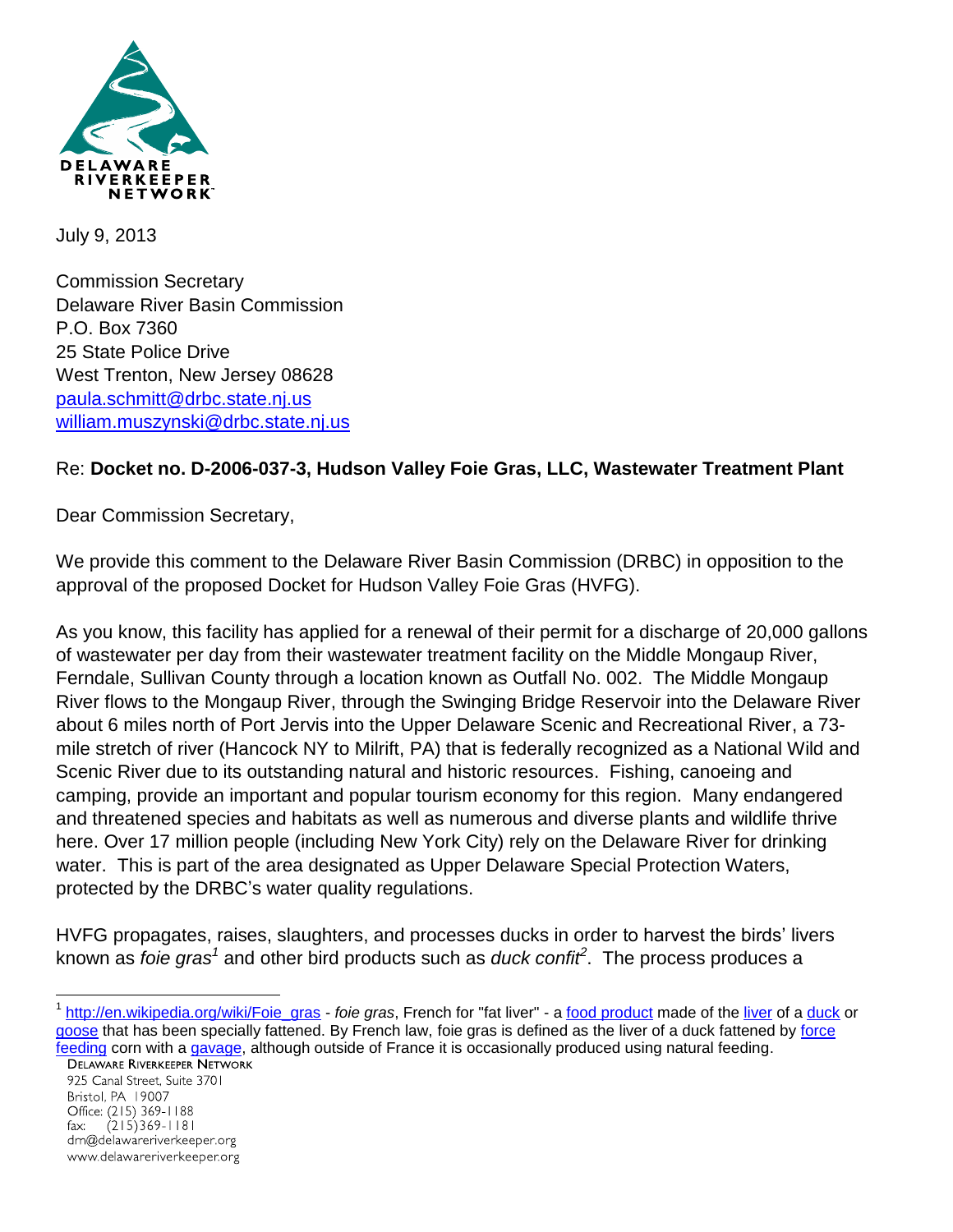significant amount of waste from both the raising, slaughter, and processing portions of HVFG's operations.

HVFG collects the waste from its slaughter and processing operation and discharges the pollutants from the waste through a treatment system into the Middle Mongaup River. According to an application field in 2008 on behalf of HVFG by an environmental consultant, there are three components to the waste discharge system for this operation—the wastewater treatment plant that is covered by this docket and New York State under a SPDES permit, liquid manure that is handled through a Nutrient Management Program under a Concentrated Animal Feeding Operation (CAFO) and a discharge to groundwater through a septic system for sanitary sewage<sup>3</sup>. In 2008 a sand filter was put back into service to provide additional treatment for the wastewater facility effluent.

In reviewing DRBC files, it is apparent the influent wastewater quality receives some treatment by the facility. In past years (prior to 2008), HVFG caused approximately 850 violations of the CWA, the New York Environmental Conservation Law, and associated state and federal regulations and litigation by nonprofit organizations ensued. The existing refitted wastewater treatment facility and the addition of sand filters have eliminated these profligate incidents of pollution.

DRN reviewed the permit limits and compared these to monitoring reports that were in the DRBC file for 2010 and January to June 2011. There were no records for the latter half of 2011 or 2012. In May and June 2011, total dissolved solids (TDS) violated the permit limits and yet there is no record of any enforcement action taken by New York State or the DRBC. The TDS limit is 1000mg/L; in May 2011, the monthly mean for TDS was 1070 mg/L<sup>4</sup> and for June the monthly mean was 1130 mg/L<sup>5</sup>. Since there are no records after this time, it is unknown if the TDS problem was an emerging trend or if the exceedences of the permit limits for TDS were remedied. These violations are a concern because:

- $\checkmark$  500 mg/L, not 100 mg/L is the recommended effluent standard of the U.S. Environmental Protection Agency;
- $\checkmark$  TDS are a measurement of inorganic salts, organic matter and other dissolved materials in water. TDS contain minerals and organic molecules that provide benefits such as nutrients, but also may contain contaminants such as toxic metals and organic pollutants;
- $\checkmark$  TDS cause toxicity through increases in salinity, changes in the ionic composition of the water, and toxicity of individual ions. The composition of specific ions determines toxicity of elevated TDS in natural waters. The major concern associated with high TDS

 $\overline{\phantom{a}}$ 

<sup>&</sup>lt;sup>2</sup> [https://en.wikipedia.org/wiki/Duck\\_confit](https://en.wikipedia.org/wiki/Duck_confit) - *confit de canard* - a [French](https://en.wikipedia.org/wiki/French_cuisine) dish made with the leg of the [duck.](https://en.wikipedia.org/wiki/Duck_%28food%29) While it is made across [France,](https://en.wikipedia.org/wiki/France) it is seen as a specialty of [Gascony.](https://en.wikipedia.org/wiki/Gascony)

<sup>&</sup>lt;sup>3</sup> Application by Northeastern Environmental Resolutions, Permit Modification for slaughterhouse waste SPDES # 023 5393, rec'd by DRBC April 4, 2008.

<sup>&</sup>lt;sup>4</sup> NY State Dept. of Environmental Conservation, Department of Water, Wastewater Facility Operation Report for the Month of May 2011.

<sup>&</sup>lt;sup>5</sup> NY State Dept. of Environmental Conservation, Department of Water, Wastewater Facility Operation Report for the Month of June 2011.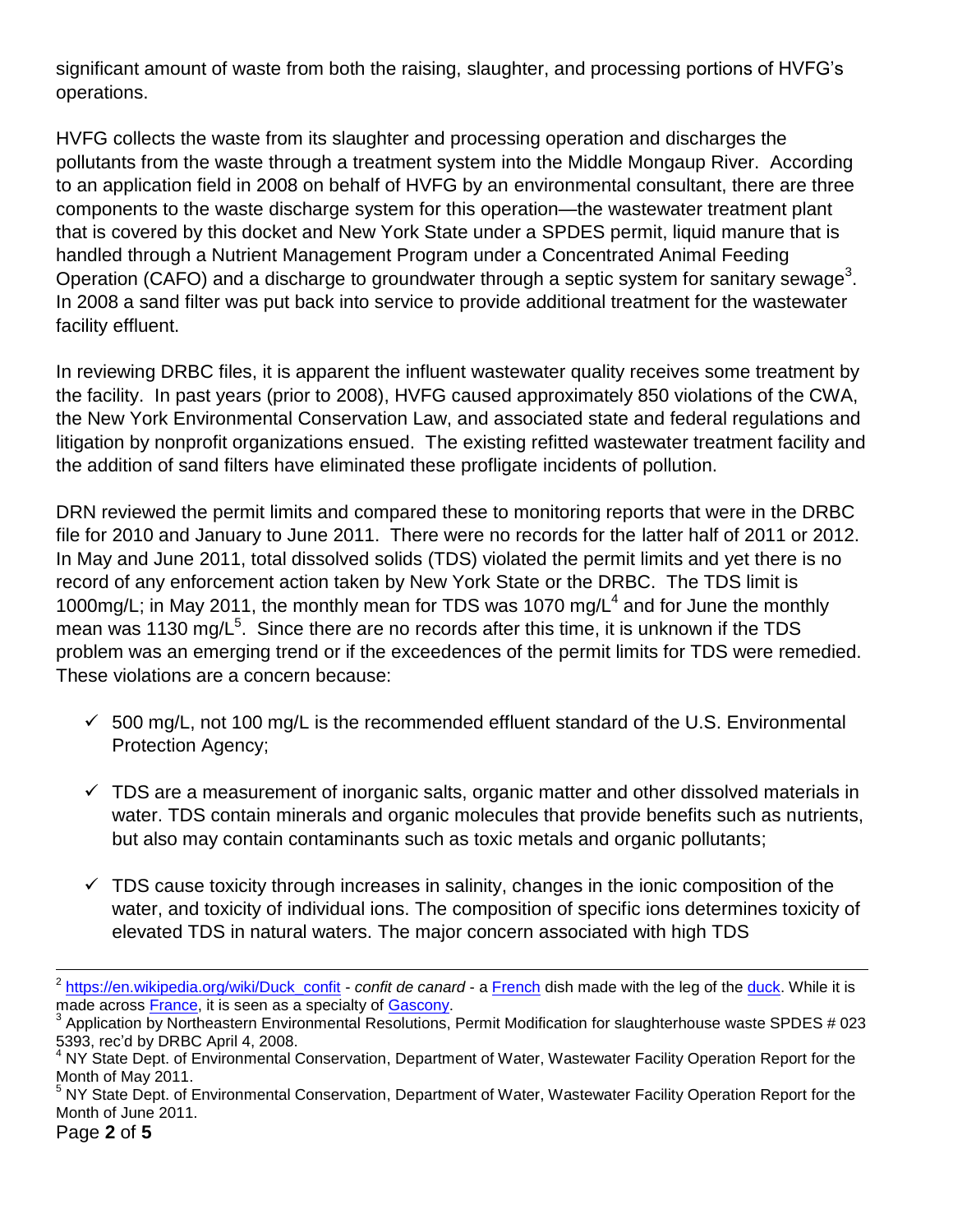concentrations relates to direct effects of increased salinity on the health of aquatic organisms.<sup>6</sup>

 $\checkmark$  Lower levels are needed to protect aquatic life, particularly biota that feed fish such as the mayfly.<sup>7</sup> The function of osmoregulation in these animals needs to be protected at these naturally adapted levels if they are to survive. A protective TDS standard needs to be in place to accomplish this. Fluctuations of TDS in a waterway can be damaging or even deadly to aquatic life by affecting the osmoregulation of aquatic animals. Also, according to a California study, "Spawning fish and juveniles appear to be more sensitive to high TDS levels. For example, it was found that concentrations of 350 mg/l TDS reduced spawning of Striped bass (*Morone saxatilis*) in the San Francisco Bay-Delta region, and that concentrations below 200 mg/l promoted even healthier spawning conditions."<sup>8</sup> In the Truckee River, the EPA found that juvenile Lahonton cutthroat trout were subject to higher mortality when exposed to thermal pollution stress combined with high total dissolved solids concentrations. 9

Further, the cumulative impacts of the effluent discharge from this facility on the Middle Mongaup River are not evaluated by stream monitoring on this reach of the river so the water quality impacts and the effects on biological life and fish are unknown. DRN requests that stream monitoring by the company be required above and below Outfall No. 002 in order to assess the impacts on the health of the Middle Mongaup over time. With this information, the cumulative impacts of the discharge can be measured on the river system.

The Middle Mongaup River is a beautiful stream in a largely rural watershed. The area is made up of residences, camps, summer homes, and large tracts of unbroken high quality forest. Wildlife abounds. The Middle Mongaup River is a navigable water of the United States, as defined by section 502(7) of the CWA, and has been designated by the state for fishing and other recreational uses. It is a major tributary of the Mongaup River, which is well used for canoeing, kayaking and hosts whitewater events. Clubs come from New York City and farther to kayak the Mongaup.<sup>10</sup>

 $\overline{a}$ <sup>6</sup> PA Dept. of Environmental Protection, "Permitting Strategy for High Total Dissolved Solids (TDS) Wastewater Discharges", April 11, 2009.

<sup>7</sup> USEPA, "Water Chemistry associations with benthic macroinvertebrates", Region 3, Power Point. An EPA Region 3 study that examined ionic stress impacts to aquatic life reports that most clean streams in the Appalachian region are naturally dilute with a TDS less than 50 ppm. Therefore, the invertebrates that are present are physiologically adapted to low TDS concentrations. When comparing conductivity in streams with biological diversity, EPA scientists found many mayfly taxa were not present at all or found in lower percentages in streams with increasing conductivity. Mayflies, in many clean streams like that of the Appalachia region and the upper Delaware region can represent 25- 50% of abundance and about 1/3 the biodiversity in natural, undegraded streams. They form the base of the aquatic food chain, are important for healthy fish populations and help assimilate organic enrichment in streams.

<sup>&</sup>lt;sup>8</sup> Kaiser Engineers, California, *Final Report to the State of California, San Francisco Bay-Delta Water Quality Control Program*, State of California, Sacramento, CA (1969).

<sup>9</sup> (C.M. Hogan, Marc Papineau et al. *Development of a dynamic water quality simulation model for the Truckee River*, Earth Metrics Inc., Environmental Protection Agency Technology Series, Washington D.C. (1987)) <sup>10</sup> DRN Comment to DRBC on HVFG Docket, May 10, 2007.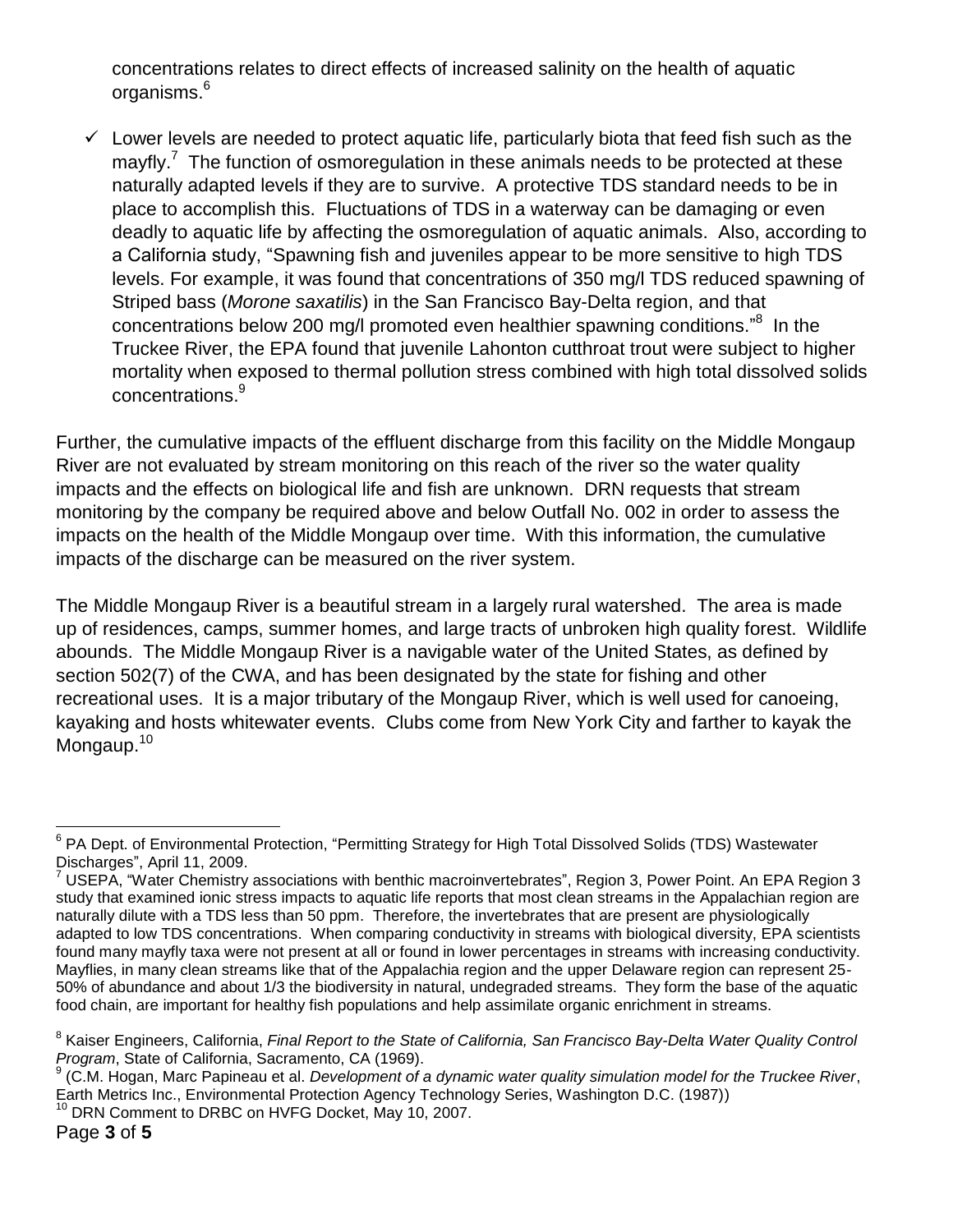The river is a haven and a nursery for bald eagles and is popular for American Bald Eagle watching. The area supports one of the largest concentrations of wintering bald eagles in New York State (150+ individuals) and 3+ pairs of nesting eagles (NYDEC Mongaup Valley Bird Conservation Area Management Guidance Summary, 2000). Bird watchers on Mongaup Reservoir frequent a public eagle observation blind. Red-Shouldered Hawk and Cerulean Warbler (both special concern species) are also in the Mongaup River Valley. New York has designated the Mongaup River Valley as a bird conservation area, limiting motorized boats and other intrusive activities. The large contiguous forest of the Mongaup's watershed provides important habitat, including rarities such as a perched bog, a floodplain forest, and pitch pine-oak-heath woodland. Timber rattlesnake and spotted salamander are also documented there.<sup>11</sup>

DRN appealed a denial of records from NYSDEC under their Freedom of Information Law (FOIL) in 2007 and was successful in obtaining some records that were originally denied regarding the nutrient management plan (NMP) for HVFG. Manure is applied to fields in the vicinity of HVFG as per the facility's NMP. Because we were not able to get all the records we wanted under the FOIL request, we do not know the exact locations of the applied manure. We have concerns that nonpoint source pollution from the operations of this CAFO through the NMP could be causing further pollution and degradation of the Middle Mongaup River.

We consider stream monitoring to be an important data gathering effort that would provide real information about the water quality and health of the stream. We request DRBC to require stream monitoring above and below the facility and we request that monitoring also be conducted at stream locations that would capture potential runoff to the stream from the application of manure to fields according to HVFG's NMP.

DRBC's proposed Docket Decision conditions should be weakened in any way. We do not agree that the Emergency Management Plan can be supplied within six month, January 2014, as per condition m. We are concerned that the hauling of waste from the facility during a power outage is not reliable, especially if the cause of the outage is severe weather or some other environmental condition that may hamper response from the hauler. Also, the lack of 24 hour monitoring of the plant and the reliance on alarms allows another way that things could go wrong at the facility, causing a discharge of pollution. Further, it is not clear that the facility can mechanically stop the flow of waste if the tank or another part of the treatment system's infrastructure were to overflow. Finally, the preparation of a Plan should not require such a long length of time. The harmful environmental impacts that would occur if untreated waste were released to the environment and the river are too great to allow a 6 month waiting period for the Emergency Management Plan. We request DRBC to remove condition m. and require immediate compliance for an Emergency Management Plan as a precautionary measure.

Delaware Riverkeeper Network opposes approval of the docket for this facility. We suggest that action on this docket be tabled until the Commission obtains further detailed information about the point and nonpoint sources of pollution from HVFG.

 $\overline{a}$ 

Page **4** of **5**  $11$  Ibid.